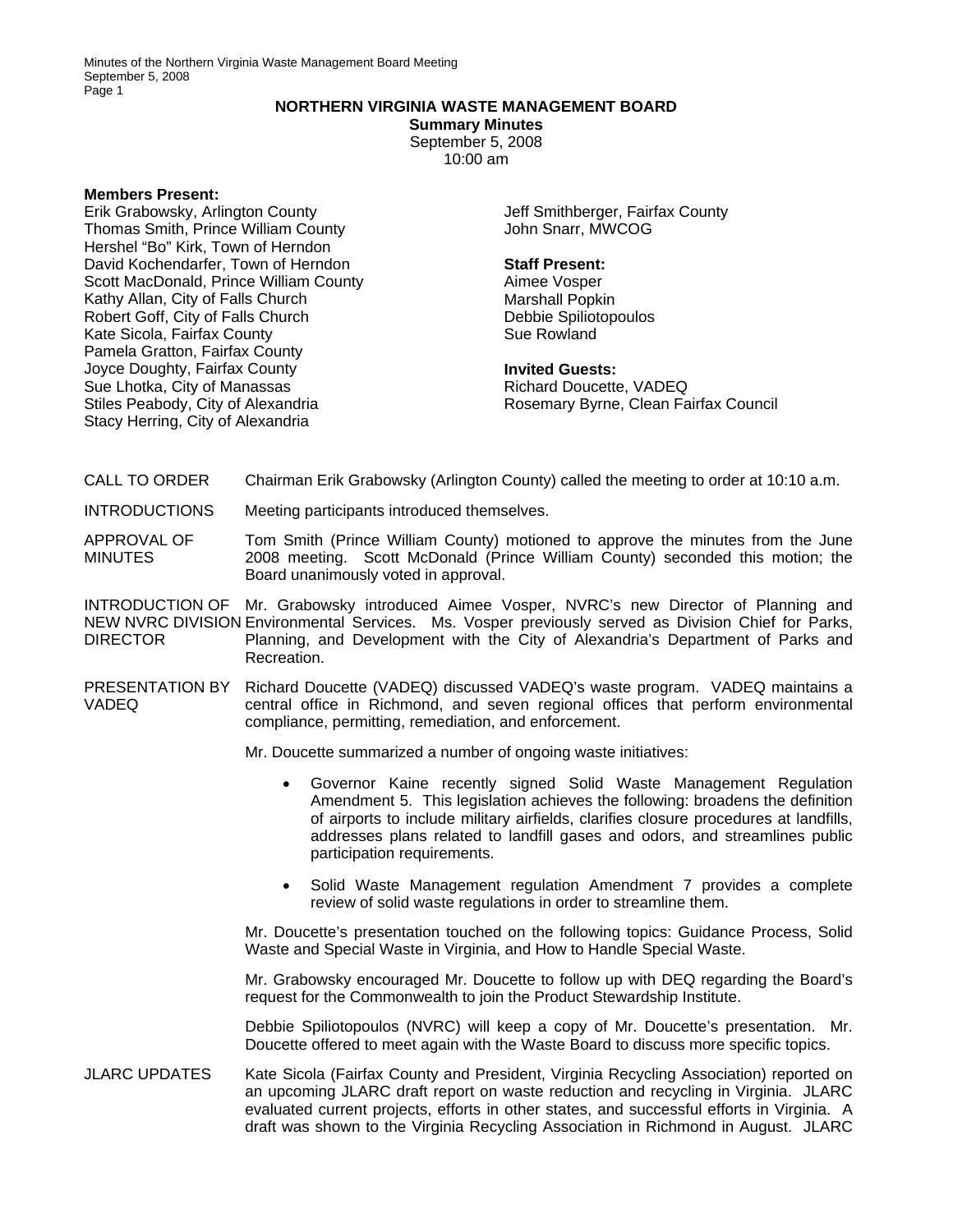was scheduled present findings on the report on September 8, 2008, at 10 a.m.

The new JLARC report reported seven key findings:

- Waste reduction preferred over disposal;
- Resources limit compliance; strong markets are necessary;
- State agencies and universities have recycling programs in place but with minimal guidance;
- Localities utilize different methodologies and data to calculate recycling rates;
- Most Solid Waste Programs report meeting recycling rates, but subsequently struggle to do so;
- Container deposit laws seem less effective at reducing litter, but not at increasing recycling rates; and
- Other states use non-general funds toward successful waste reduction.

JLARC recommendations include:

- Review local recycling and litter prevention funding needs;
- Develop guidelines for public schools, regarding recycling and waste reduction activities;
- Assist data collection efforts of Solid Waste Planning Units;
- Promote DEQ recycling workshops; and
- Consider levying a surcharge of \$0.25 to \$1.00 on the fees imposed by facilities. Those revenues would be dedicated to waste reduction efforts.
- LEGISLATIVE UPDATE Sue Rowland (NVRC) updated the Waste Board on ongoing state legislative activities. Ms. Rowland encouraged the Waste Board to communicate with Delegate Kenneth Plum, who spoke to the Board at a meeting earlier this year; Ms. Rowland recommended that the Waste Board schedule a meeting with Delegate Plum within six weeks, in order to discuss the results of JLARC.

Mr. Grabowsky added that the Board could continue to push for the Commonwealth to join the Product Stewardship Institute. The legislative subcommittee will hold conference calls at two week intervals to discuss legislative ideas. The first step will encompass reviewing the JLARC report.

Mr. Smith noted that fee surcharges, regional flow controls, and e-cycling could be hot issues.

Ms. Spiliotopoulos will schedule conference calls at two week intervals for the legislative subcommittee. The subcommittee will start with a focus on the JLARC report.

ANNUAL REPORT Ms. Spiliotopoulos reported that NVRC exceeded its budget for the Waste Board by \$28,000 (\$50,000 was budgeted for FY 2008.). The legislative subcommittee will meet via conference call in order to reduce costs.

> Mr. Smith motioned to approve the annual report. Mr. Grabowsky seconded this motion and the annual report was unanimously approved.

- 2010 WORK PLAN AND BUDGET The 2010 Budget will be the same as the 2009 Budget, with the addition of \$1,500. Large districts will contribute \$8,310 and small districts will contribute \$1,731. The 2010 Budget accounts for 70 fewer hours of NVRC staff time than the 2009 Budget. Mr. Smith motioned to approve the proposed budget and it was unanimously approved.
- APPRECIATION OF The Board presented Mr. Smith with a plaque acknowledging his service as Chairman